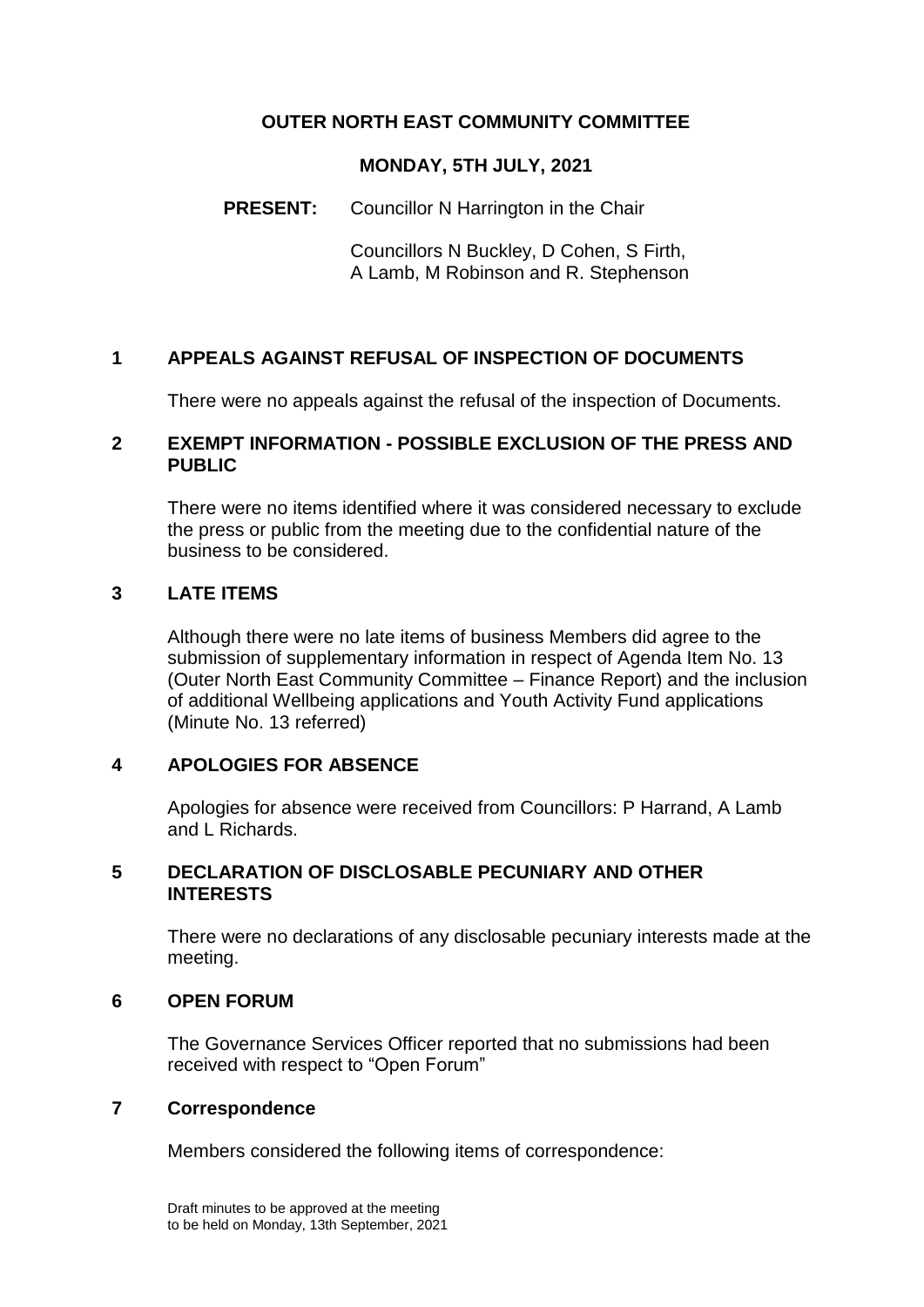(i) Correspondence from representatives of Barwick in Elmet and Scholes Parish Council who were concerned that the "Shared Goals" of the Leeds City Council Town and Parish Council Charter appeared to be not respected with regard the Site Allocation Plan.

In considering the submission of the Parish Council, it agreed:

That the matter be referred to the Chief Planning Officer, requesting that a response be provided to the issues raised by the Parish Council.

(ii) Correspondence from a Bramham resident who wished to draw to the attention of the Community Committee new walking networks in the Outer North East area and to seek the support of the Committee in proactively encouraging all Town and Parish Councils in the area to support and promote them, encourage residents to walk them, and to link them into their economic development, public transport and health and well-being decisions and strategies.

In offering comment Members welcomed the suggestion.

Members were informed that a further working route "the Gerry Pearlman Way" would be formally open later this summer.

In considering the submission it was agreed:

- (a) That the matter be referred to the Committee's Environmental Sub Committee for further consideration
- (b) That promotion of the network links be discussed at the next meeting of the Parish and Town Council Forum
- (c) In moving forward to seek the involvement of the LCC Public Rights of Way Officer

#### **8 Minutes of the Previous Meeting**

**RESOLVED** – That the minutes of the previous meeting held on 22<sup>nd</sup> March 2021were confirmed as a true and correct record

### **9 MATTERS ARISING FROM THE MINUTES**

There were no issues raised under matters arising.

#### **10 COMMUNITY COMMITTEE APPOINTMENTS 2021/2022**

The City Solicitor which invited the Committee to note the appointment of Councillor Norma Harrington as the Chair of the Community Committee for 2021/22 as agreed at the recent Annual Council Meeting, and also to invite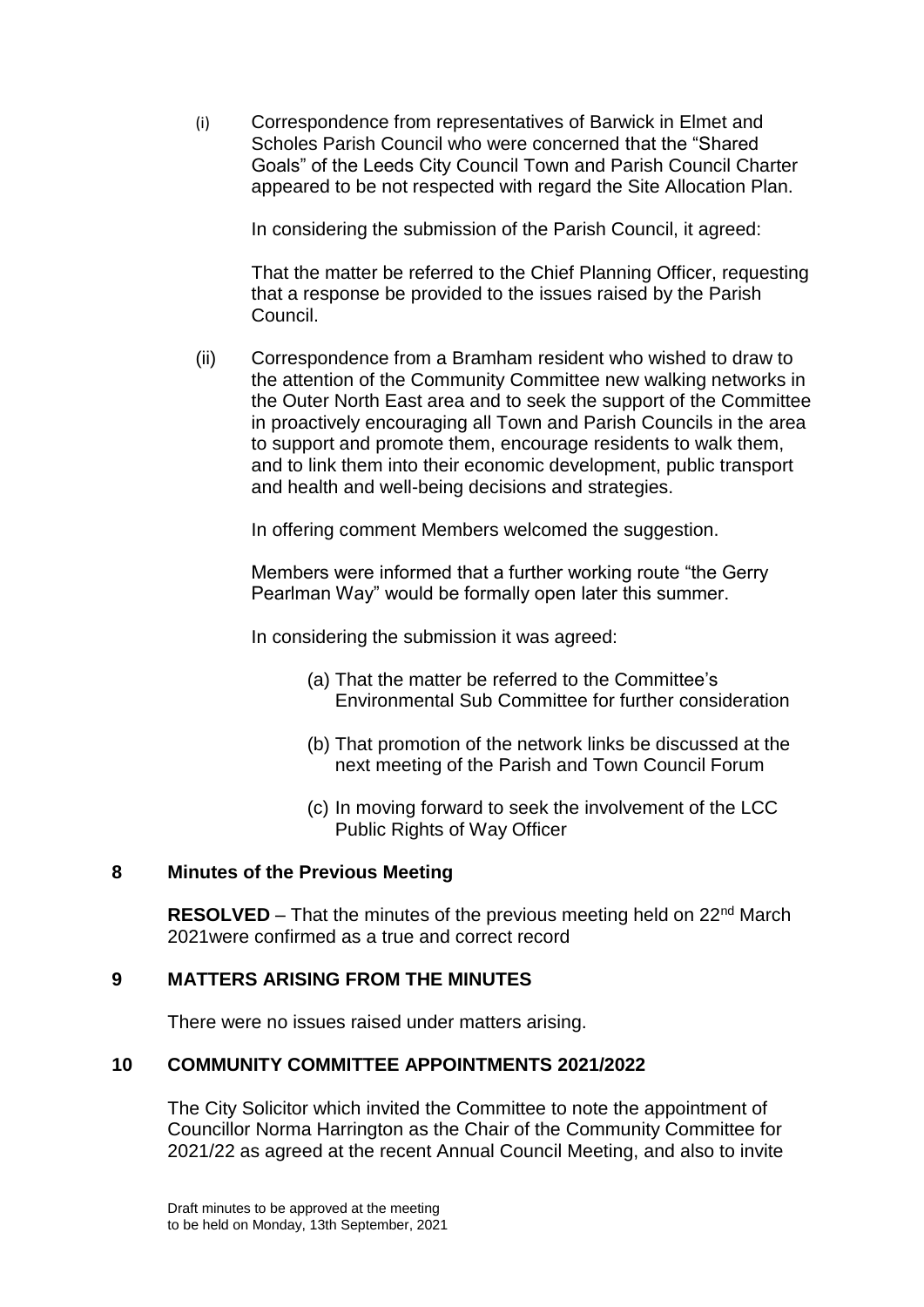the Committee to make appointments to those positions detailed in section 6 / Appendix No. 1 of the submitted report;

Children's Services Cluster Partnership **Representatives** Local Housing Advisory Panels Local Care Partnerships Community Committee Champions Corporate Parenting Board Outside Organisation(s)

The report provided background information and commentary on each of the categories to be appointed.

### **RESOLVED** –

- (i) To note the appointment of Councillor Norma Harrington as the Chair of the Outer North East Community Committee for the 2021/22 Municipal Year
- (ii) That appointments be made as follows:

### Children's Services Cluster Partnership Representative

Alwoodley (ARM) – Councillor D Cohen (Alwoodley)

EPOSS (Elmet partnership of schools and services) – Councillor A Lamb (Wetherby) – Councillor R Stephenson (Harewood)

Local Housing Advisory Panels (HAPS)

Councillor N Buckley (Alwoodley), Councillor S Firth (Harewood) and Councillor L Richards (Wetherby)

Local Care Partnerships

Councillor N Harrington (Wetherby Local Care Partnership)

Community Committee Champions

To be confirmed following further discussions with Members

Corporate Parenting Board

Councillor R Stephenson

Outside Bodies

Aberford Almshouses Trust

Draft minutes to be approved at the meeting to be held on Monday, 13th September, 2021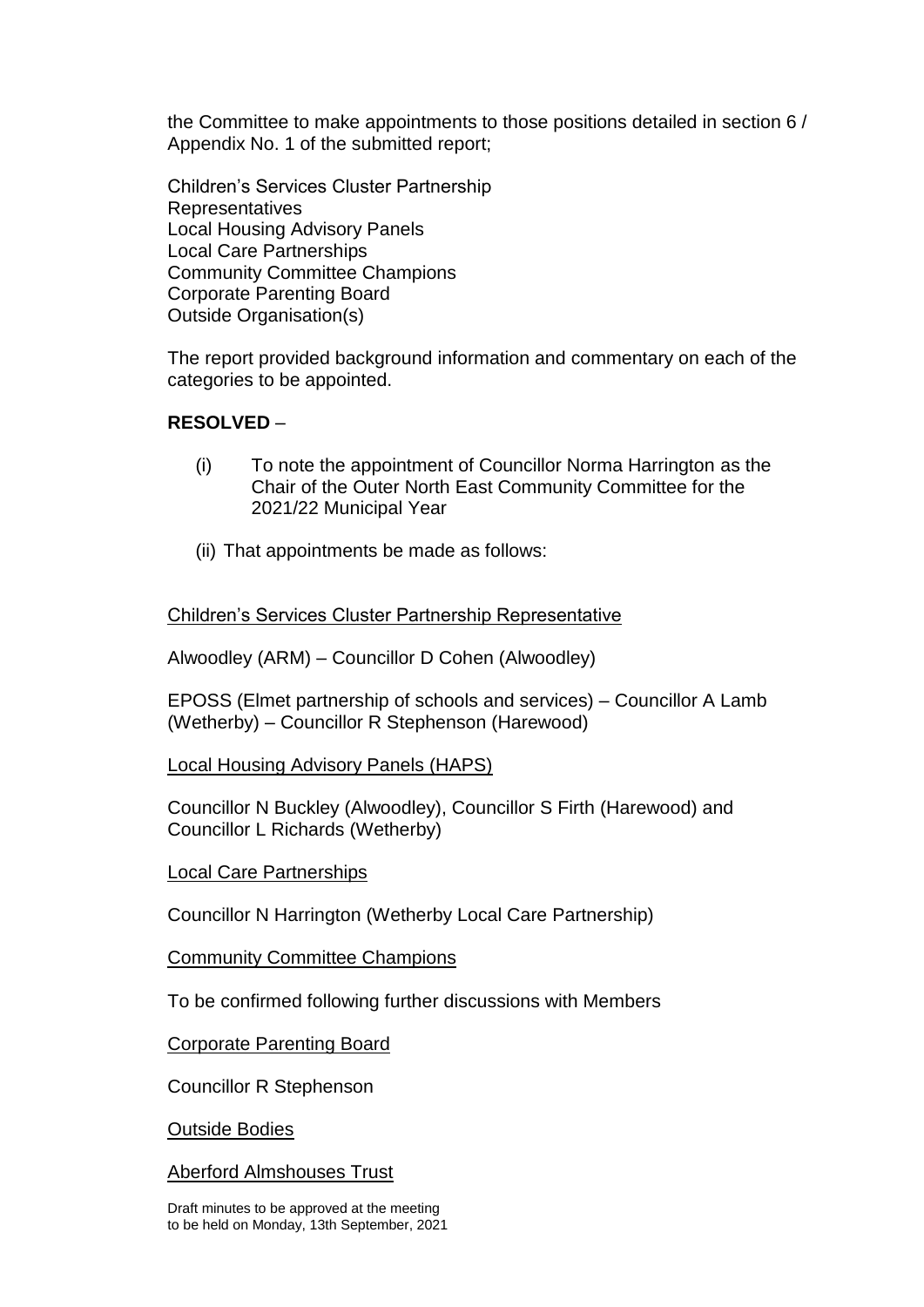That Councillor R Stephenson, be appointed as the City Council's representative on the Aberford Almshouses Trust (1 x Harewood Ward) the terms of the appointment to be for a period of 4 years.

The Emmerdale Stakeholder Panel

That Councillor R Stephenson, be appointed as the City Council's representative on the Emmerdale Stakeholder Panel (1 x Harewood Ward) for the 2021/22 period

### **11 APPOINTMENT OF CO-OPTEES TO COMMUNITY COMMITTEES**

The City Solicitor submitted a report which invited Members to give consideration to the appointment of Co-optees onto the Outer North East Community Committee for the 2021/22 Municipal year.

It was the view of Members that in future there may be a need to appoint Co-optees for a particular issue/ topic, but it was not considered necessary at this time.

**RESOLVED** – To not pursue the appointment of Co-optees onto the Community Committee at this stage, the option to appoint be revisited if the need arises.

### **12 OUTER NORTH EAST COMMUNITY COMMITTEE - UPDATE REPORT**

The Head of Locality Partnerships submitted a report which provided an update on the work of the Communities Team and the work it was engaged in, based on priorities identified by the Community Committee. The report provided Members with an opportunity to ask questions, or to request a more detailed report on a particular issue.

Members noted the report provided regular updates on some of the key activities between Community Committee meetings and functions delegated to Community Committees, Community Champions roles, community engagement, partnership and locality working.

Referring to Paragraph No.28 of the submitted report;

"The Leeds Anti-Social Behaviour Team (LASBT East Team) continues to work largely from home and utilises risk assessments to enable visits, letter drops, door knock, noise seizures, serving papers, as required. A return to a mixture of home working and office-based work was expected from late June onwards"

Members were of the view that the lack of visits was a concern and should be made a priority, Members suggested this was incredibly important and the team should go back to some form of normality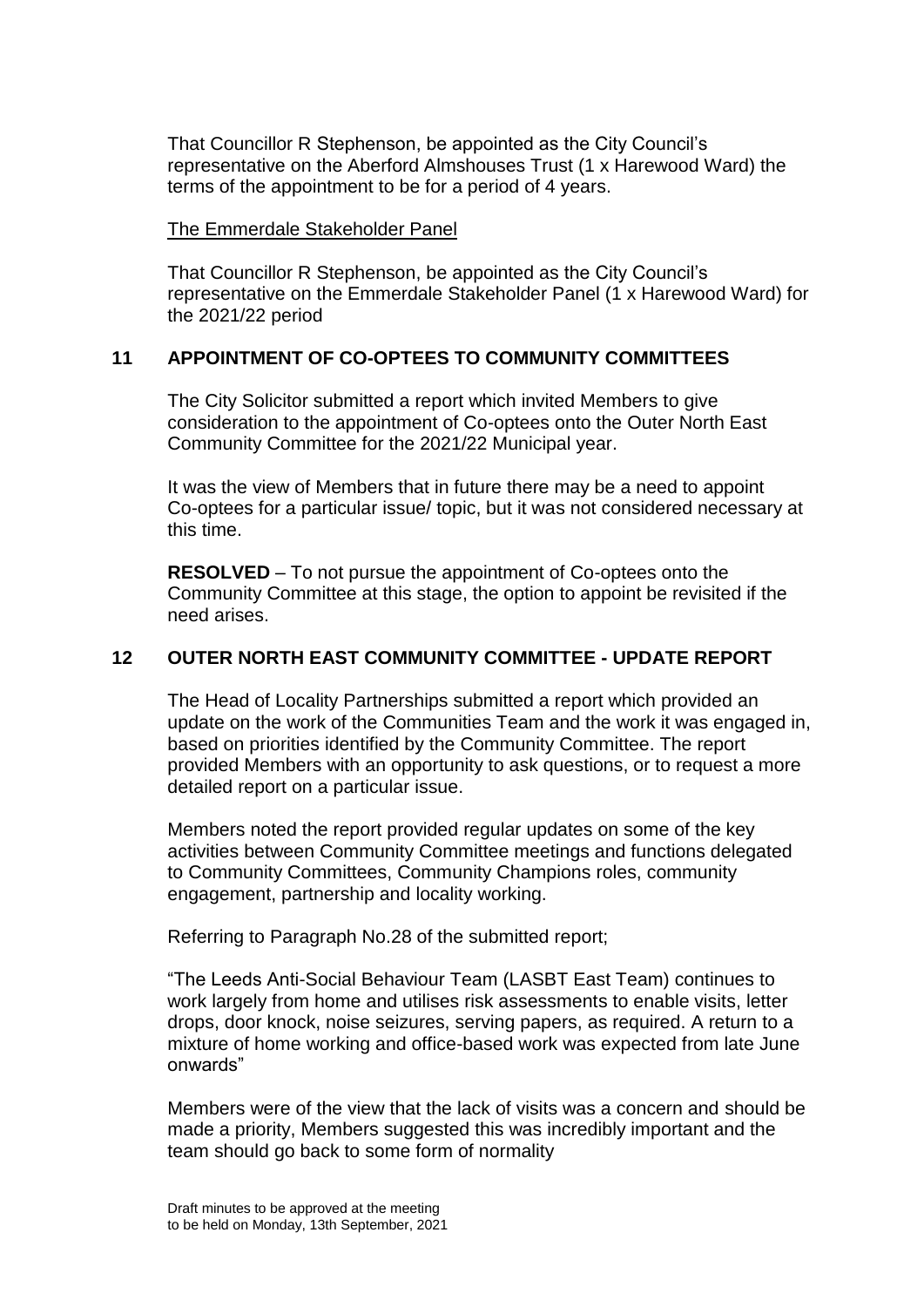In responding the Head of Locality Partnerships said she would shortly be meeting with the Head of the LASBT and would draw the concerns of Members to the attention of the Head of Service.

# **RESOLVED –**

- (i) That the contents of the report be noted
- (ii) That the Head of Locality Partnership be requested to draw to the attention of LASBT the concerns raised by Members about the lack of visits

### **13 OUTER NORTH EAST COMMUNITY COMMITTEE - FINANCE REPORT**

The Head of Locality Partnerships submitted a report which provided an update on the budget position for the Wellbeing Fund, Youth Activity Fund, Capital Budget, as well as the Community Infrastructure Levy Budget for 2021/22.

Included within the report were:

- Details of the Wellbeing Budget position
- Wellbeing proposals for consideration and approval
- Details of projects approved via Delegated Decision
- You Activities Fund proposals for consideration and approval
- Details of the Community Infrastructure Levy Budget (CIL)
- Monitoring information of its funded projects

The Localities Officer presented the report and responded to Members comments and queries.

Detailed discussion ensued on the contents of the report together with the appendices which included:

- Available funding for the current financial year.
- Clarification around some of the projects seeking financial assistance.

Members expressed disappointment at the challenges faced by the Community Committee in light of the 15% reduction across the whole of the budget.

Reference was made to the CIL calculations and requested to know if these could be taken into account when setting the budget.

In responding the Head of Locality Partnerships said CIL calculations was a complexed issue and more consideration was required in moving forward.

Reference was made to the provision of grit bins, particularly in the Harewood Ward.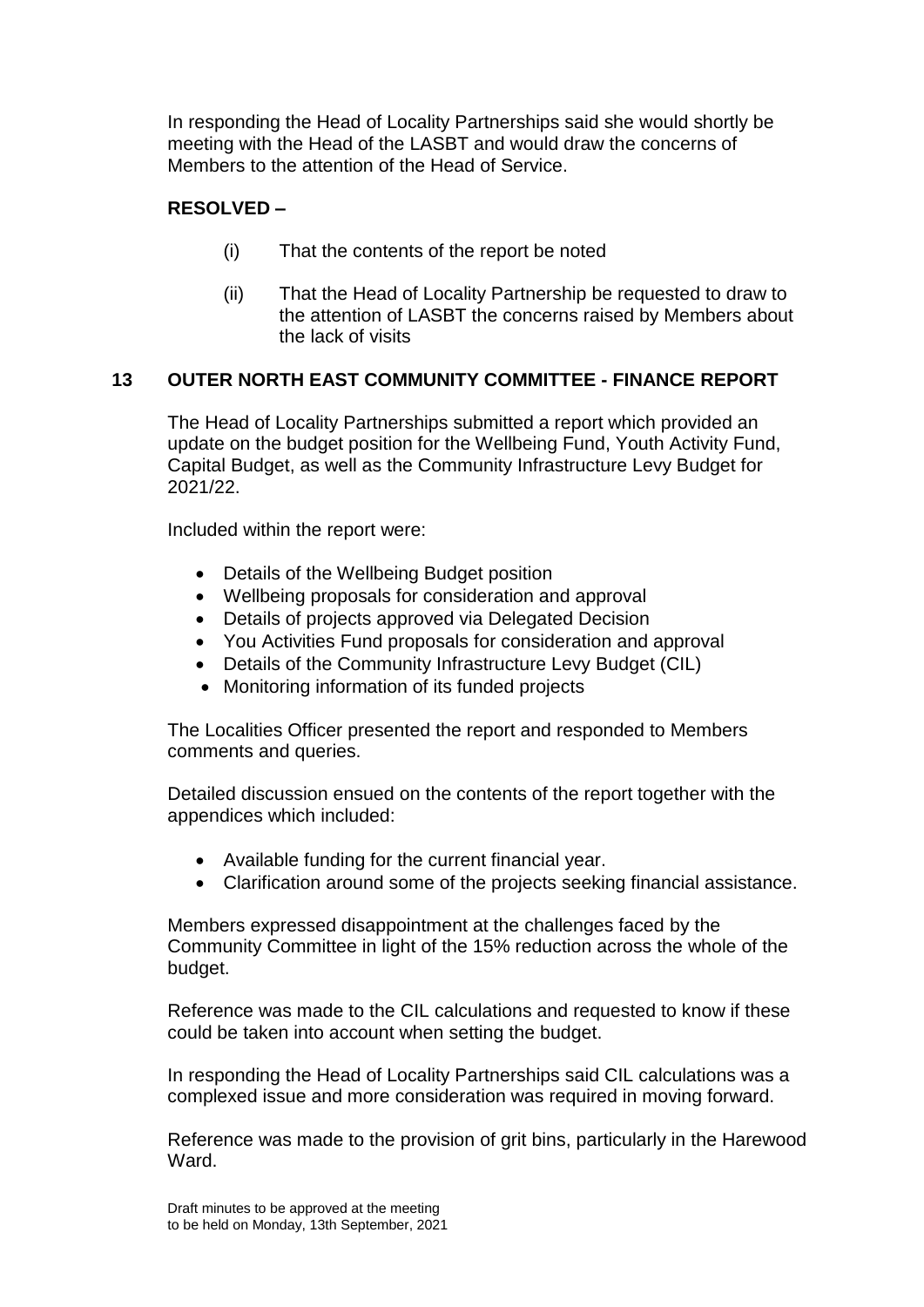It was reported that work was ongoing to identify grit bin locations and the amount of potential funding required.

Members were informed that digital maps were being developed for all wards to identify refuse bin locations, this was currently ongoing.

## **RESOLVED –**

- (i) To note the Wellbeing Budget Position 2021/22.
- (ii) That the following Wellbeing Projects be determined as follows:

| Project                                             | Organisation                  | <b>Amount Granted (£)</b> |
|-----------------------------------------------------|-------------------------------|---------------------------|
| <b>Small Grants</b><br>(Ring Fenced)                | <b>Wetherby Councillors</b>   | £1,000<br>(Wetherby)      |
| Community<br>Engagement<br>(Ring Fenced)            | <b>Wetherby Councillors</b>   | £500<br>(Wetherby)        |
| <b>Skips</b><br>(Ring Fenced)                       | <b>Wetherby Councillors</b>   | £600<br>(Wetherby)        |
| <b>Grit Bins</b><br>(Ring Fenced)                   | <b>Wetherby Councillors</b>   | £3,000<br>(Wetherby)      |
| <b>Small Grants</b><br>(Ring Fenced)                | <b>Harewood Councillors</b>   | £500<br>(Harewood)        |
| Community<br>Engagement<br>(Ring Fenced)            | <b>Harewood Councillors</b>   | £250<br>(Harewood)        |
| <b>Skips</b><br>(Ring Fenced)                       | <b>Harewood Councillors</b>   | £600<br>(Harewood)        |
| <b>Grit Bins</b><br>(Ring Fenced)                   | <b>Alwoodley Councillors</b>  | £10,000<br>(Alwoodley)    |
| <b>Millennium Green</b><br><b>Wellbeing Project</b> | <b>Thorner Parish Council</b> | £4,000<br>(Harewood)      |
| WiFi Project                                        | <b>Wetherby Methodist</b>     | £1,000                    |

Draft minutes to be approved at the meeting to be held on Monday, 13th September, 2021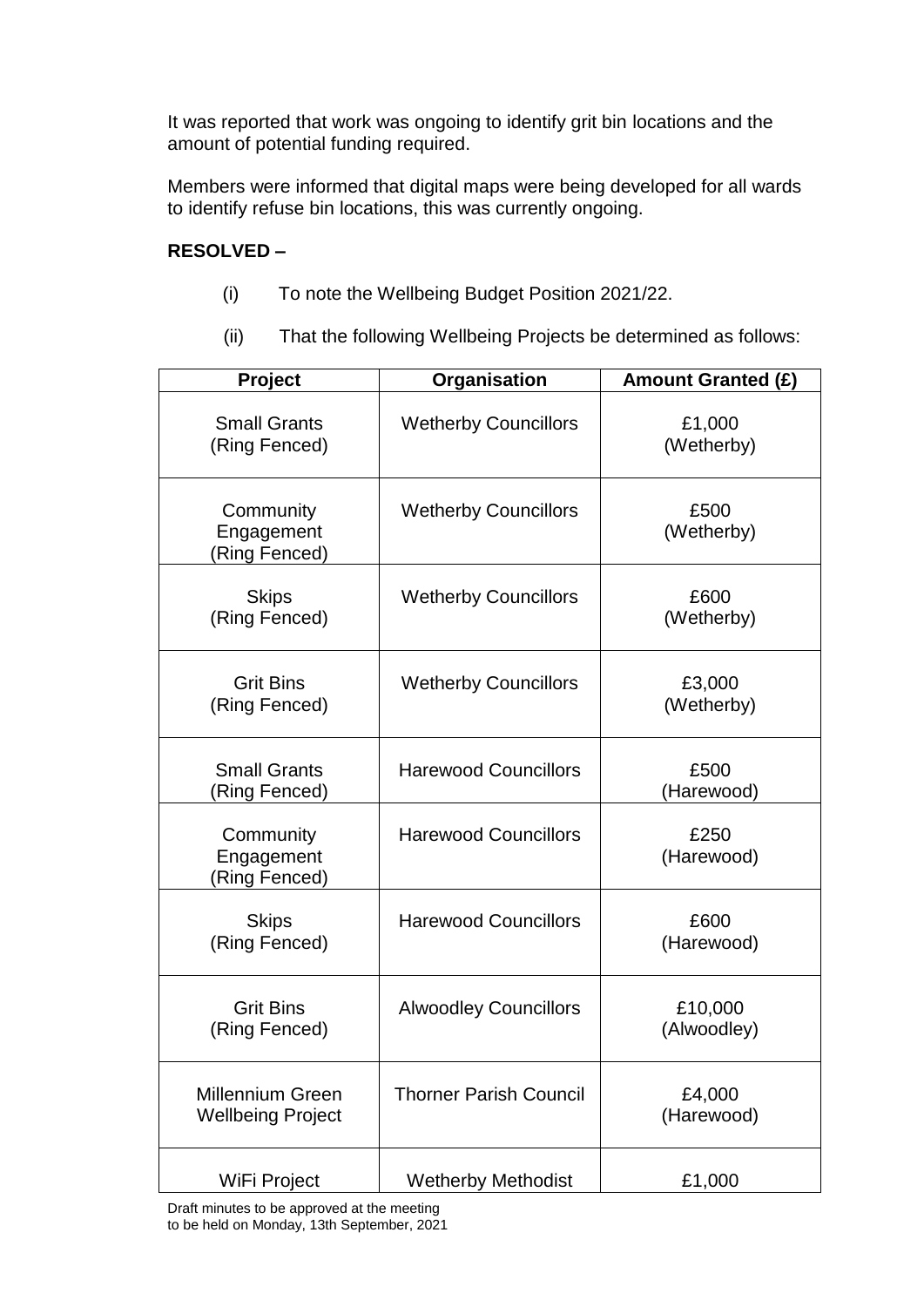|                                                                                             | Church                                                | (Wetherby)                                               |
|---------------------------------------------------------------------------------------------|-------------------------------------------------------|----------------------------------------------------------|
| <b>Prince Philip Centre</b><br><b>Friday PHAB Club</b>                                      | <b>PHAB</b>                                           | £592<br>(Alwoodley, Harewood<br>& Wetherby)              |
| <b>Essential Roof Repairs,</b><br>Electrics &<br>Redecoration-<br><b>Additional Funding</b> | Bardsey Village Hall                                  | £750<br>(Harewood)                                       |
| <b>Harewood Ward</b><br><b>Environmental Fund</b>                                           | <b>Communities Team</b>                               | £10,000<br>(Harewood Ward)                               |
| <b>Alwoodley Speeding</b><br>Project                                                        | <b>West Yorkshire Police</b><br><b>Outer East NPT</b> | £2,500<br>(Alwoodley)                                    |
| Harewood & Wetherby<br><b>Speeding Project</b>                                              | <b>West Yorkshire Police</b><br><b>Outer East NPT</b> | £5,000<br>£2,500 from each Ward<br>(Harewood & Wetherby) |

- (iii) To note that since the last meeting on 22<sup>nd</sup> March 2021, the following project had been considered and approved by DDN: Leeds Rhino's Summer Camp
- (iv) To note the Monitoring information of funded projects
- (v) That the following Youth Activity Projects be determined as follows:

| <b>Project</b>         | Organisation                                  | <b>Amount Granted (£)</b> |
|------------------------|-----------------------------------------------|---------------------------|
| Mini Breeze - Wetherby | Breeze, Leeds City<br>Council                 | £3,650<br>(Wetherby)      |
| Tee Time Tennis        | <b>Shadwell Tennis Club</b>                   | £6,075<br>(Harewood)      |
| Tempo FM               | <b>Wetherby Community</b><br><b>Radio Ltd</b> | £3,500<br>(Wetherby)      |
| Zone and Away          | The Zone                                      | £5,150<br>(Alwoodley)     |

Draft minutes to be approved at the meeting to be held on Monday, 13th September, 2021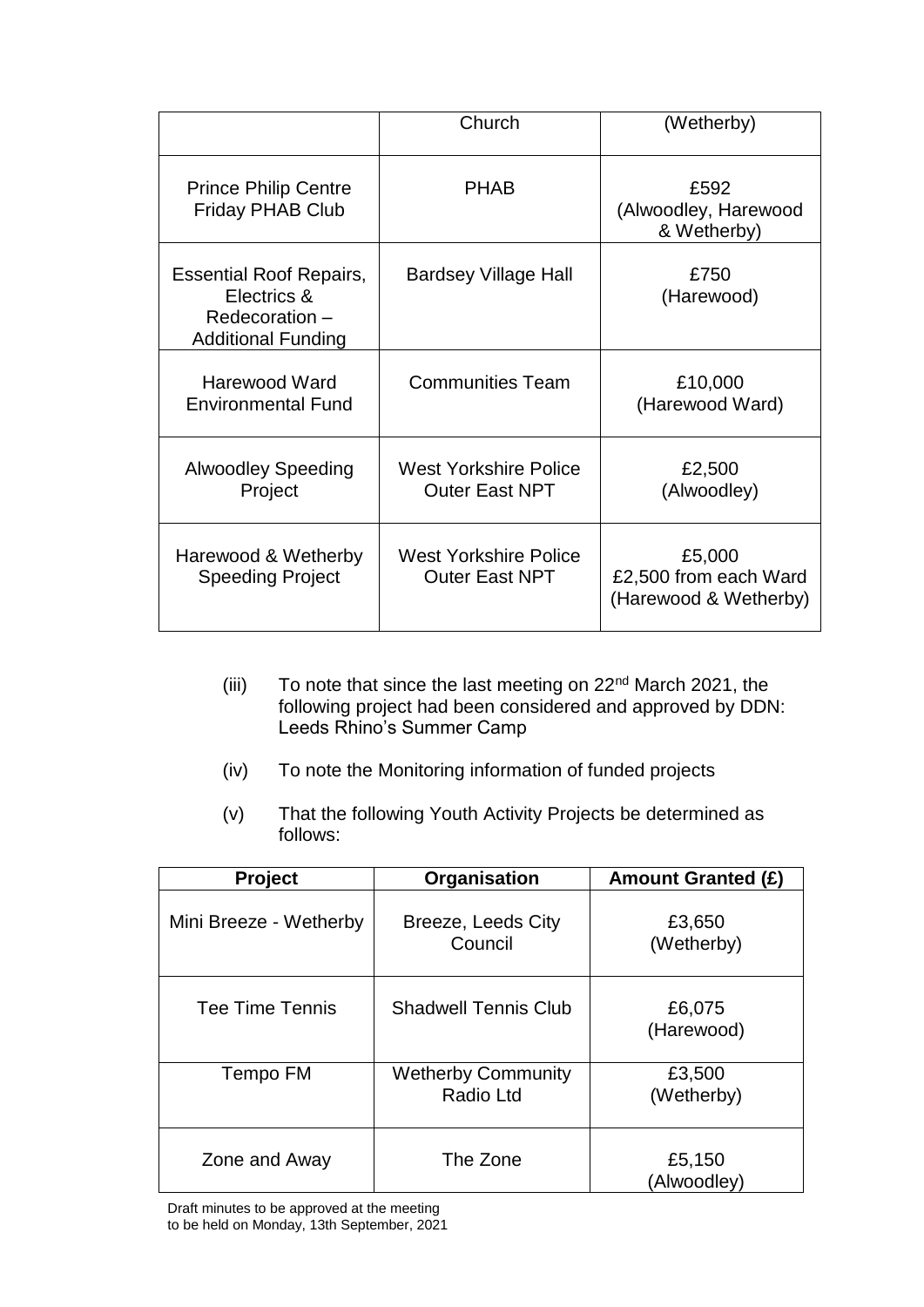| Mini Breeze -<br>Alwoodley<br>(Preet this application<br>was taken from the<br>Supplementary list | Breeze, Leeds City<br>Council        | £3,650<br>(Alwoodley) |
|---------------------------------------------------------------------------------------------------|--------------------------------------|-----------------------|
| Equipment Storage for<br>1 <sup>st</sup> Clifford Scout Group                                     | 1 <sup>st</sup> Clifford Scout Group | £3,835<br>(Wetherby)  |

- (vi) To re-confirm that all three Ward Members must give their unanimous approval for a delegated decision to be approved (Via a Ward Member meeting or email)
- (vii) To note details of the Community Infrastructure Levy, as referred to in paragraph 42 of the submitted report

### **14 Community Committee Youth Activity Fund Consultation**

The Head of Locality Partnership submitted a report provided the background and context on the decision to not have a Youth Summit in 2020/21.

Members noted the position on the Youth Activity Fund consultation with children and young people. The aim of the consultation to inform the Community Committee's Youth Activity Fund spend for the 2021/22 financial year.

Members considered the reflections from the last year as a result of the COVID-19 pandemic and the challenges that this had presented Community Committees, the Communities Team and youth activity providers.

#### **RESOLVED –**

- **(i)** To note the reflections from the last 12 months during the pandemic (paragraphs 12 – 22 of the submitted report).
- **(ii)** To note the details of the Youth Activity Fund consultation survey (paragraphs 23 - 31).
- **(iii)** To note that the Youth Activity Fund survey informs the Community Committee's Youth Activity Fund for 2021/22.
- **(iv)** To note that any projects funded by the Community Committee from the Youth Activity Fund focus on the themes and activity priorities identified in the Youth Activity Fund consultation survey.